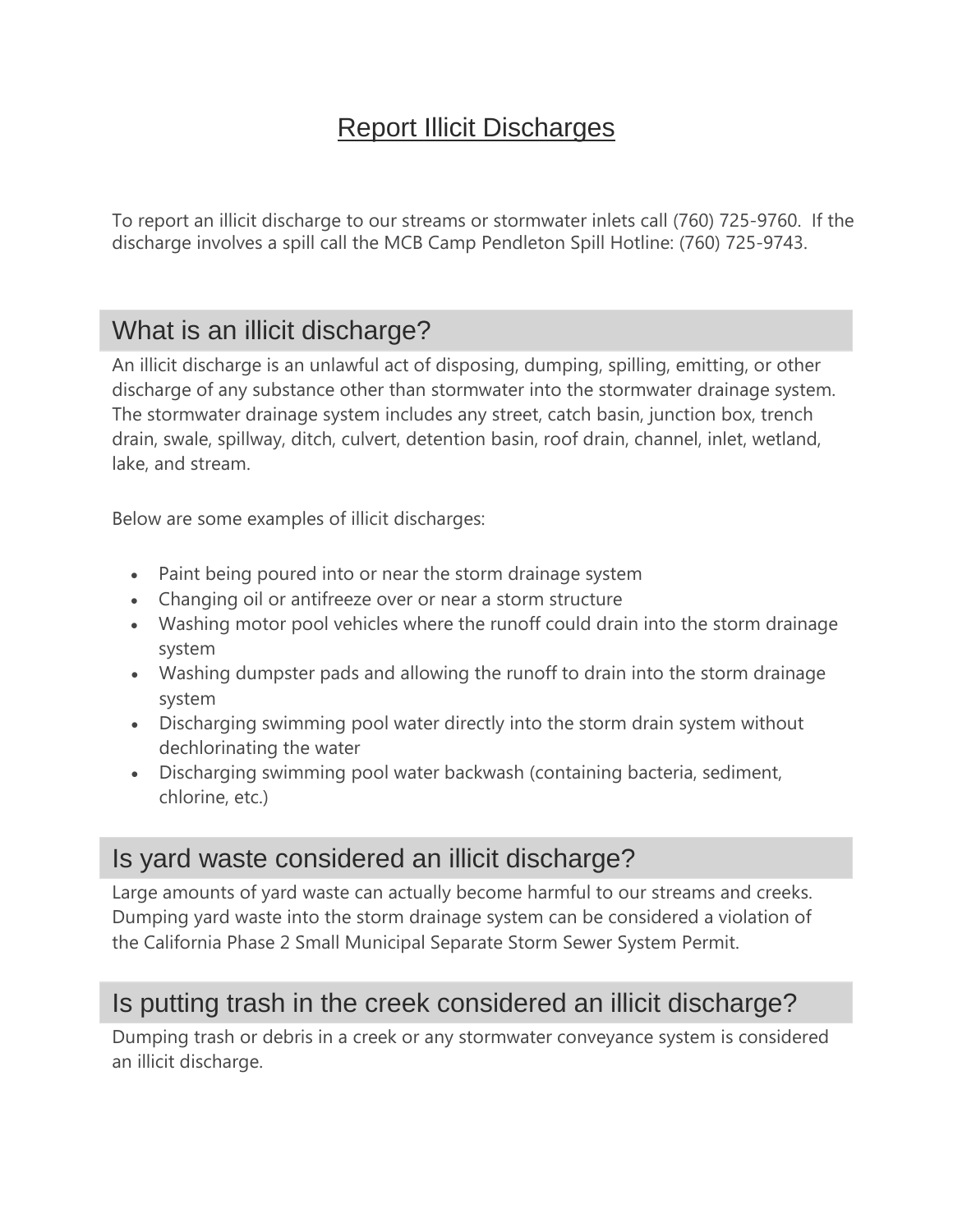## Is swimming pool water considered an illicit discharge?

If the swimming pool water has chlorine in it, then that water can be extremely harmful to aquatic life. Discharging chlorinated pool water is considered an illicit discharge.

Discharges from swimming pools can be directed to the storm drain, provided the water does not have a harmful impact on the environment. Therefore, pool water must be dechlorinated and tested for chlorine prior to discharge to the storm drain system.

#### Are there some discharges that aren't "illicit discharges"?

There are some exceptions to the discharge restrictions, described below:

- Air conditioning condensate
- Fire-fighting water runoff created during a fire emergency
- Incidental runoff from landscape irrigation
- Discharges from potable water sources
- Groundwater discharges from sump pumps
- Water line flushing
- Flows from riparian habitats and wetlands
- Dechlorinated swimming pool discharges
- Diverted stream flows

## What is an illicit connection?

An illicit connection is an unlawful connection from the sanitary system into the stormwater drainage system or directly into lakes and streams. Below are some examples of illicit connections:

- Floor drains from inside a building going into the storm drain system instead of the sanitary sewer system
- Installing a new plumbing line from a toilet into a stormwater drainage structure instead of the sanitary sewer system
- Connection of a washrack or oil water separator overflow line to the storm drain system

#### What information should be reported when calling in an illicit discharge?